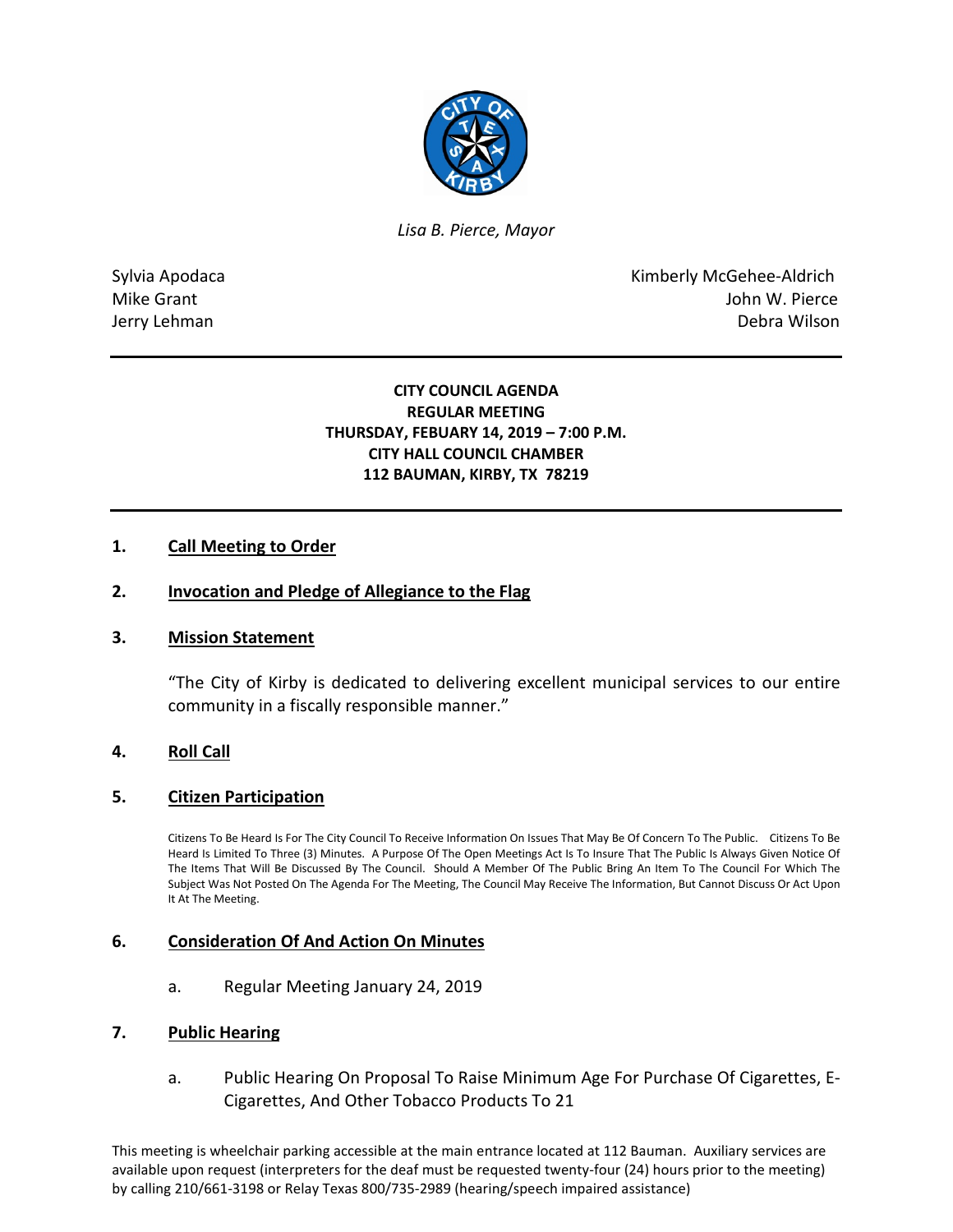# **8. Presentations**

a. Presentations By Firms Seeking To Handle Collection Of Closed Utility Accounts

## **9. Discussion And Possible Action**

- a. Discussion And Possible Action To Accept The City Of Kirby FY 2017-2018 Audit Report
- b. Receive And Discuss Kirby Senior Center FY 2017 2018 Audit Report
- c. Discussion And Possible Action On Implementation Of The City Of Kirby Strategic Plan
- d. Discussion And Possible Action On Ordinance No. O-2019-851 Amending The Zoning Ordinance Of The City Of Kirby, Texas To Change The Zoning Of The Property Legally Described As Lot 31, Block 3, Jaenke Subdivision, County Block 5941, In The City Of Kirby, Bexar County, Texas, And Commonly Known As 5447 Seguin Road, Kirby, Texas, From "C-1" Commercial Office And Retail District To "C-2" Commercial District. This Is The First Reading.
- e. Discussion And Possible Action To Dispense With The Second Reading Of Ordinance No. O-2019-851 So That Ordinance No. O-2019-851 Becomes Effective Immediately
- f. Discussion And Possible Action On Appointing Member(s) To The Senior Center Corporation Board
- g. Discussion And Possible Action On Appointing Member(s) To The Beautification And Recycle Committee
- h. Discussion And Possible Action On Appointing Regular Member(s) And Alternate Member(s) To The Building And Standards Commission
- i. Discussion And Possible Action On Appointing Member(s) To The Planning And Zoning Commission
- j. Discussion And Possible Action To Authorize The City To Enter Into An Election Memorandum Of Understanding And Joint Election Agreement With Bexar County Elections Department For Services During Early Voting And Election Day For The May 2019 Election

Discusión y posible acción para autorizar a la ciudad a participar en un memorando de entendimiento y acuerdo de elección conjunta con el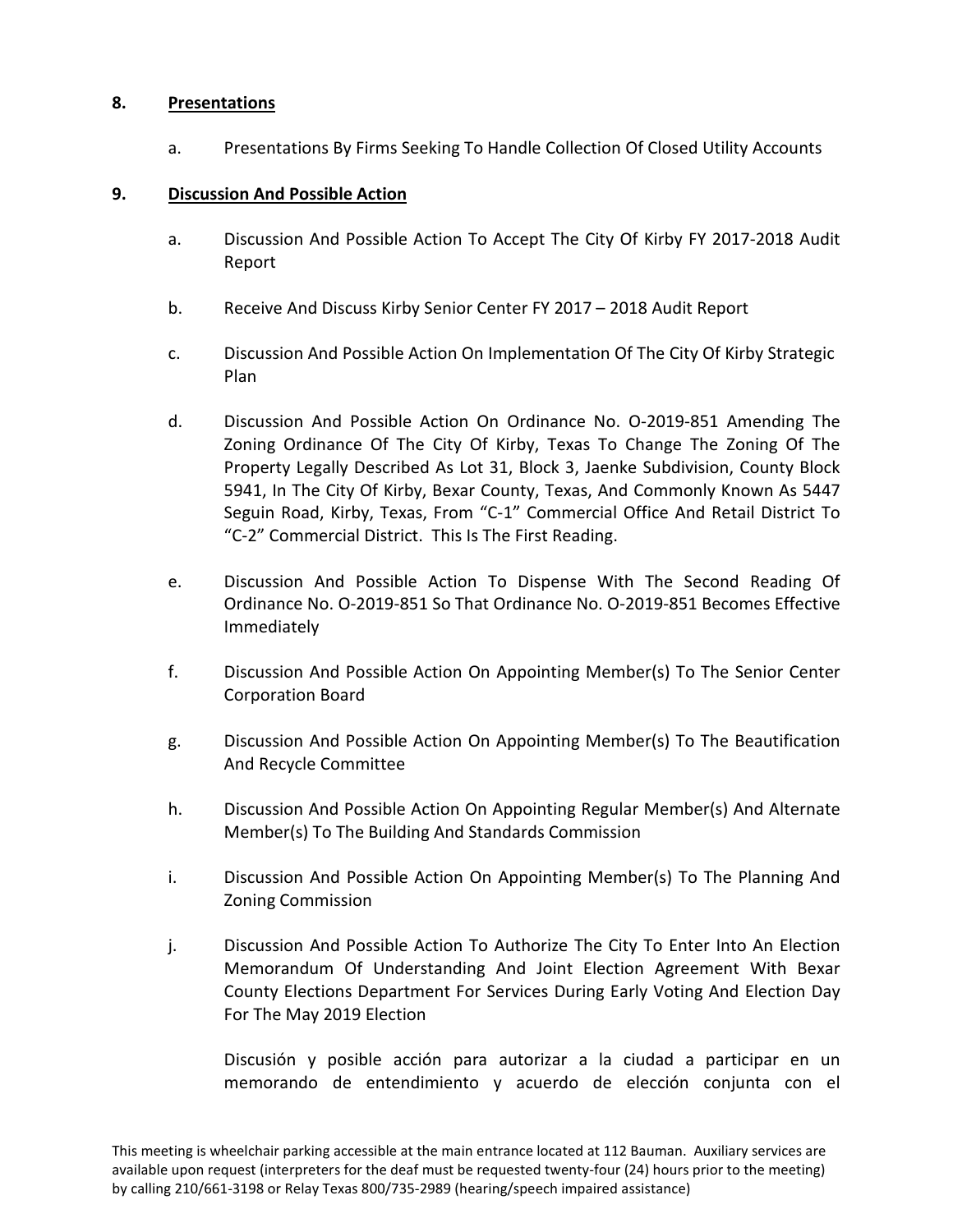departamento de elecciones del condado de Bexar para servicios durante la votación temprana y el día de las elecciones para la elección de Mayo de 2019.

k. Discussion And Possible Action To Consider Resolution No. R-2019-708 Calling A General Election On May 4, 2019; For The Purpose Of Electing A Mayor And Three Council Members; Designating The Polling Places And Directing The Giving Of Notice Of Such Election; And Providing Details Relating To The Holding Of Such Election, In The City Of Kirby.

Discusión y posible acción para considerar la Resolución No. R-2019-708 Convocatoria de una elección general el 4 de mayo de 2019; Con el propósito de elegir a un alcalde y tres miembros del Consejo; Designación de los lugares de votación y dirección de la notificación de dicha elección; Y proporcionar detalles relacionados con la celebración de tales elecciones, en la Ciudad de Kirby.

l. Discussion And Possible Action To Consider Ordinance No. O-2019-852 Ordering A Special Election On The Reauthorization Of The Local Sales And Use Tax In The City Of Kirby, Texas At The Rate Of One-Fourth Of One Percent To Continue Providing Revenue For Maintenance And Repair Of Municipal Streets. The Tax Expires On The Fourth Anniversary Of The Date Of This Election Unless The Imposition Of The Tax Is Reauthorized; Making Provision For The Conduct Of The Election, Including City Intention To Enter Into A Joint Election Agreement And/Or Contract For Election Services With The Bexar County Elections Administrator; Resolving Other Matters Incident And Related To Such Election; And Providing An Effective Date. This Is The First Reading.

Discusión y posible acción para considerar la Ordenanza No. O-2019-852 Ordenar una elección especial sobre la reautorización del impuesto local a las ventas y al uso en la Ciudad de Kirby, Texas, la imposición de las ventas y impuesto de uso locales en el índice de un cuarto de un por ciento para Mantenimiento Y Reparación De Calles Municipales. El impuesto expira en el cuarto aniversario de la fecha de esta elección, a menos que la imposición del impuesto esté reautorizada; Hacer disposiciones para la realización de la elección, incluida la intención de la ciudad de celebrar un acuerdo de elección conjunta y / o un contrato de servicios electorales con el administrador de elecciones del condado de Bexar; Resolver otros asuntos relacionados con incidentes y relacionados con tales elecciones; Y proporcionando una fecha efectiva. Esta es la primera lectura.

m. Discussion And Possible Action To Consider Ordinance No. O-2019-853 An Ordinance Of The City Council Of The City Of Kirby, Texas, Ordering An Election On The Continuation Of The Kirby Crime Control And Prevention District For 20 Years And The Continuation Of A Local Sales And Use Tax For 20 Years; Making Provision For The Conduct Of The Election, Including City Intention To Enter Into A Joint Election Agreement And A Contract For Election Services With The Bexar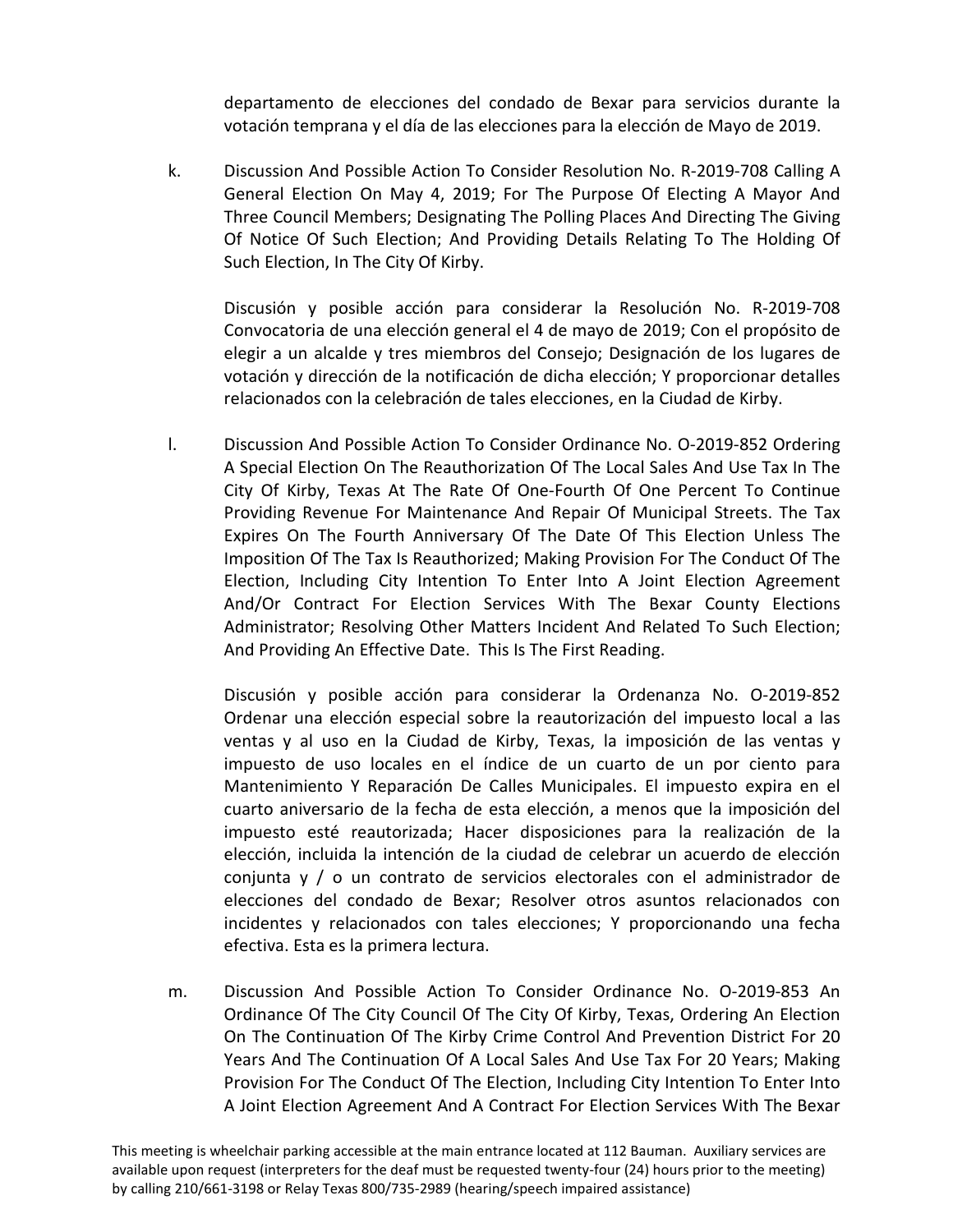County Elections Administrator; Resolving Other Matters Incident And Related To Such Election; And Providing An Effective Date. This Is The First Reading.

Discusión y posible acción a considerar la Ordenanza No. O-2019-853 una ordenanza del Concejo Municipal de la ciudad de Kirby, Tejas, ordenar una elección en la continuación del crimen de Kirby y prevención distrito por 20 años y la continuación de un Local de ventas y uso impuestos por 20 años; Establecimiento para la realización de las elecciones, incluyendo la intención de la ciudad a entrar en un acuerdo de elección conjunta y un contrato para servicios de elección con el administrador de elecciones del Condado de Bexar; Resolver otras cuestiones incidentes y relacionados con tal elección; Y proporcionar una fecha efectiva

n. Discussion and Possible Action To Dispense With The Second Reading Of Ordinance No. O-2019-853 So That Ordinance No. O-2019-853 Becomes Effective Immediately.

Discusión y posible acción a prescindir de la segunda lectura de la Ordenanza Nº O-2019-853 así esa ordenanza no. O-2019-853 llega a ser eficaz inmediatamente.

- o. Discussion And Possible Action On Agreement For Professional Services With M&S Engineering, LLC
- p. Discussion And Possible Action On Ordinance No. O-2019-854, An Ordinance Of The City Of Kirby, Texas, Amending Sections 98.01 And 98.02 Of Chapter 98 Of The Code Of Ordinances Of The City Of Kirby, Texas To Revise The Purposes And Definitions And Adding Sections 98.08 And 98.09 To Chapter 98 Of The Code Of Ordinances Of The City Of Kirby, Texas, To Prohibit The Sale Of Cigarettes, E-Cigarettes, And Other Tobacco Products To Any Person Under The Age Of Twenty-One And Establishing A Penalty For Violations Of A Fine Not To Exceed The Sum Of \$500.00 For Each Offense. This Is The First Reading.
- q. Discussion And Possible Action On Interlocal Agreement And Ground Lease With Bexar County For Animal Services And Facility
- r. Update, Discussion And Possible Action on Binz Engleman Road Reconstruction Project

# **10. Requests and Announcements**

a. Requests By Mayor And Council Members For Items To Be Placed On Future City Council Agendas And Announcements On City Events/Community Interests

# **11. Adjournment**

This meeting is wheelchair parking accessible at the main entrance located at 112 Bauman. Auxiliary services are available upon request (interpreters for the deaf must be requested twenty-four (24) hours prior to the meeting) by calling 210/661-3198 or Relay Texas 800/735-2989 (hearing/speech impaired assistance)